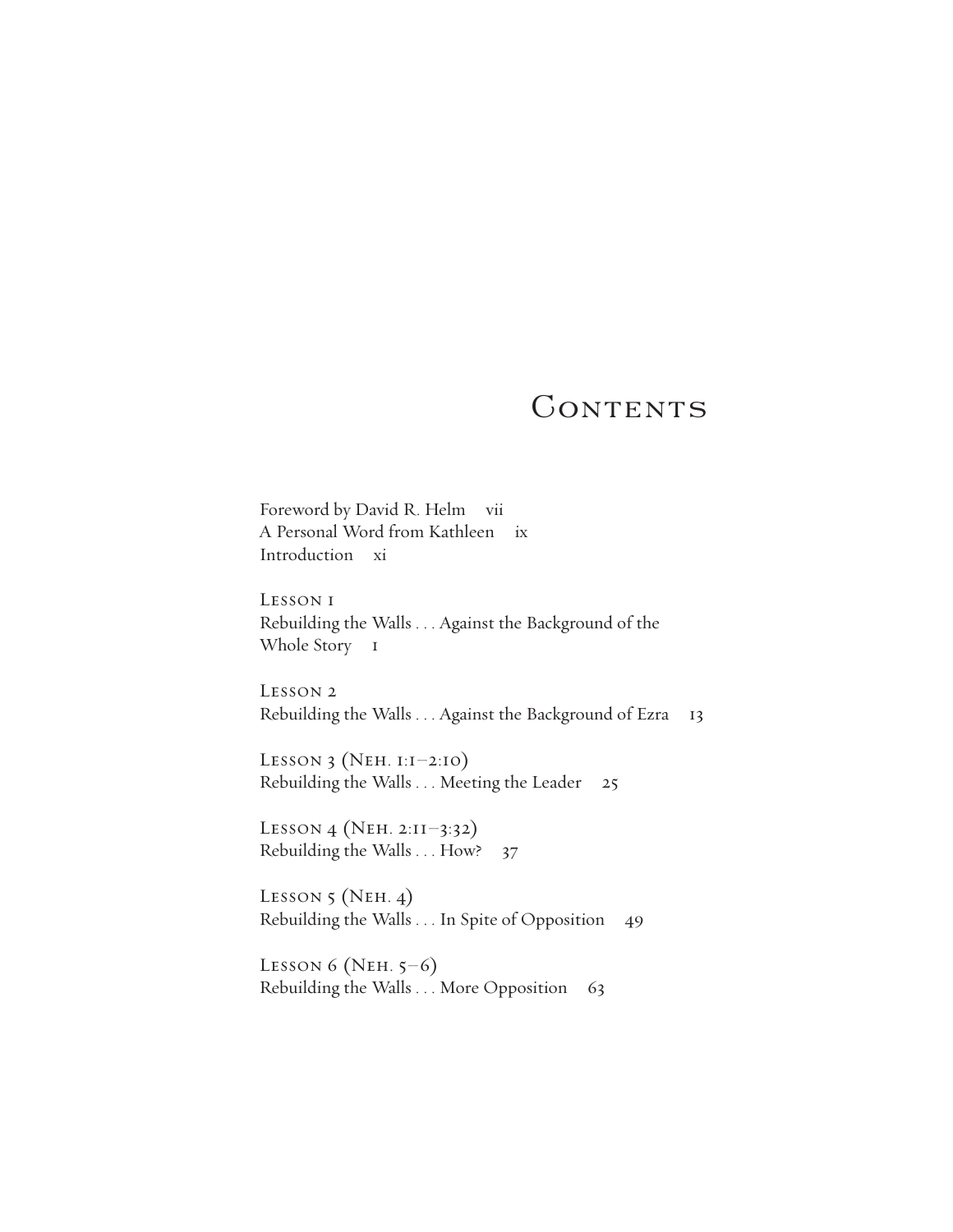**CONTENTS** 

Lesson 7 (Neh. 7–8) The Walls Rebuilt . . . Around God's People and God's Word 75

LESSON 8 (NEH.  $9-10$ ) The Walls Rebuilt . . . A Time to Confess and Commit 87

LESSON 9 (NEH. 11:1–13:3) The Walls Rebuilt . . . And Dedicated 99

LESSON 10 (NEH. 13:4-31) The Walls Rebuilt . . . When Will the Light Shine? 111

Notes for Leaders 125 Outline of Nehemiah 131 Timelines and Geography of Nehemiah's World 133 People and Places in Nehemiah 139 Suggested Memory Passages 141 Notes on Translations and Study Helps 143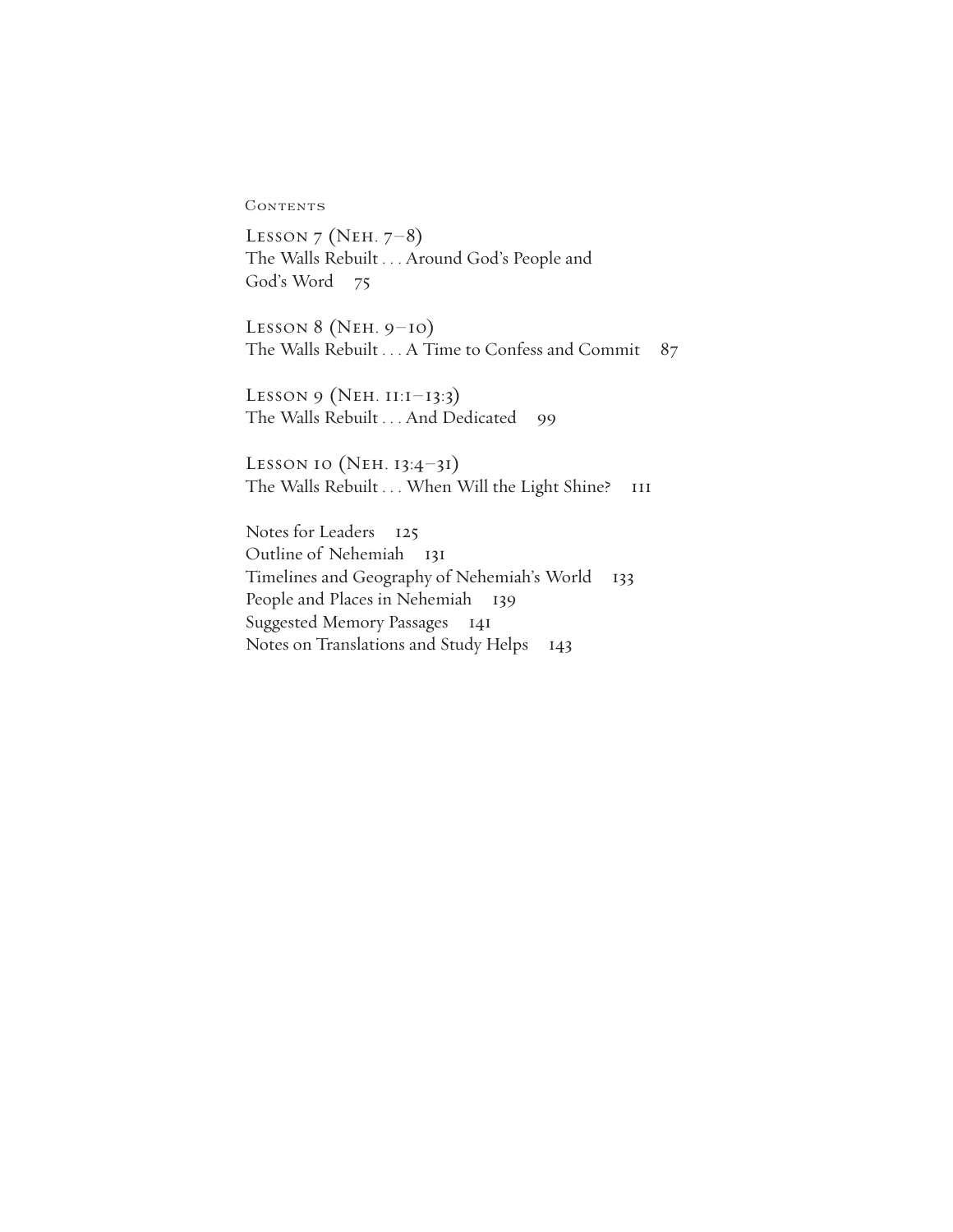$\mathbf C$ Lesson 1

# REBUILDING THE WALLS AGAINST THE BACKGROUND of the Whole Story

The book of Nehemiah will amaze us with its dramatic story of rebuilding the walls of Jerusalem. We will enjoy this story even more if we understand its background. Where did these people come from, and who are these families who are struggling to rebuild a broken-down city? These are *God's people*, who show us both *the consequences of disobeying God's law* and *the blessing of receiving God's mercy*.

(Please refer throughout this lesson to the General Timeline and the Detailed Timeline in the back of the book.)

Day One—These Are God's People

1. The people rebuilding thewallsin Nehemiah are God's people. They have God's word on it. What scriptural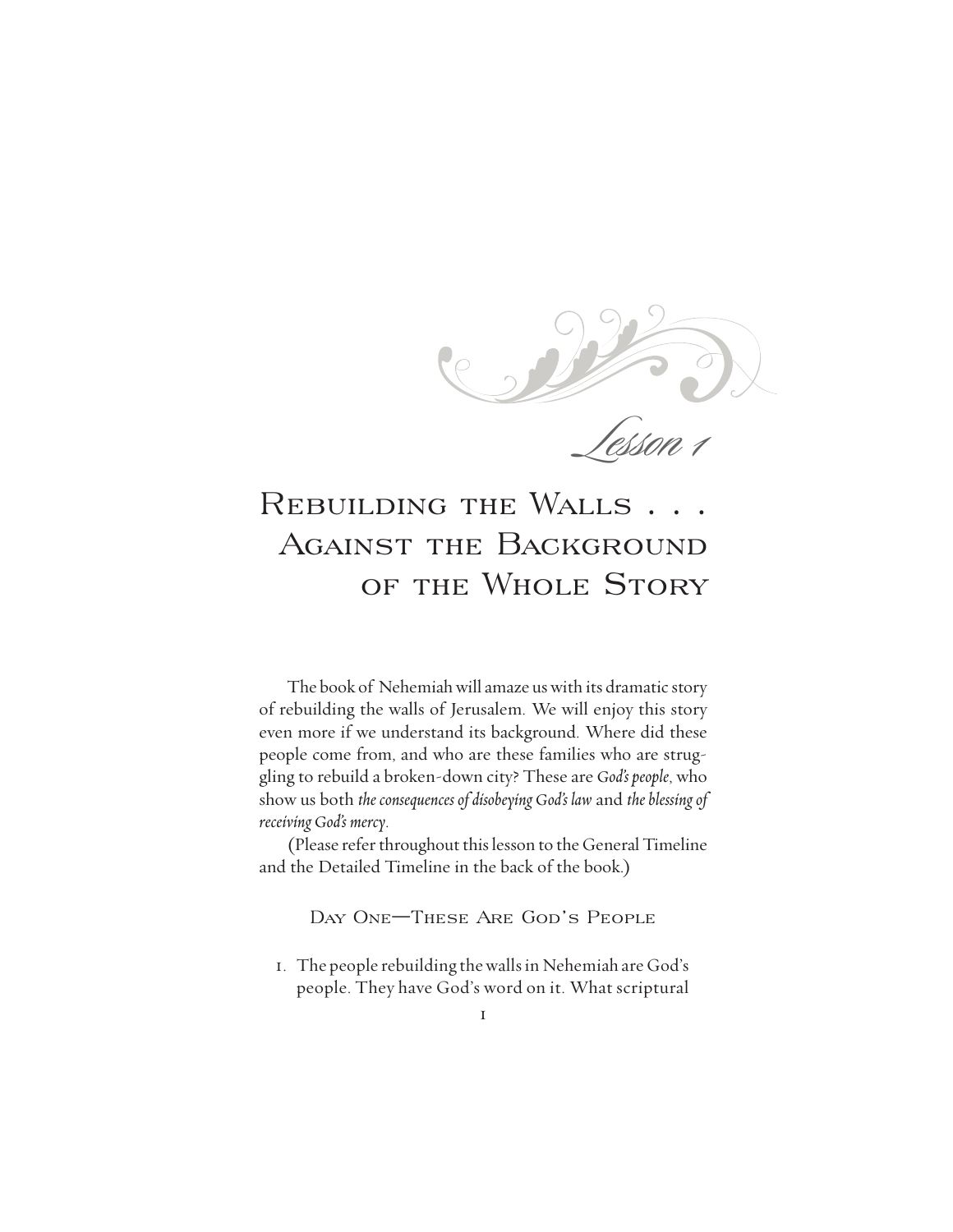promises to their ancestors apply to these people as a nation?

a. To Abraham: Genesis 12:1–3 and 13:14–17

b. To Moses: Exodus 19:3–6

c. To David: 2 Samuel 7:16

d. Through the prophet Isaiah: Isaiah 9:6–7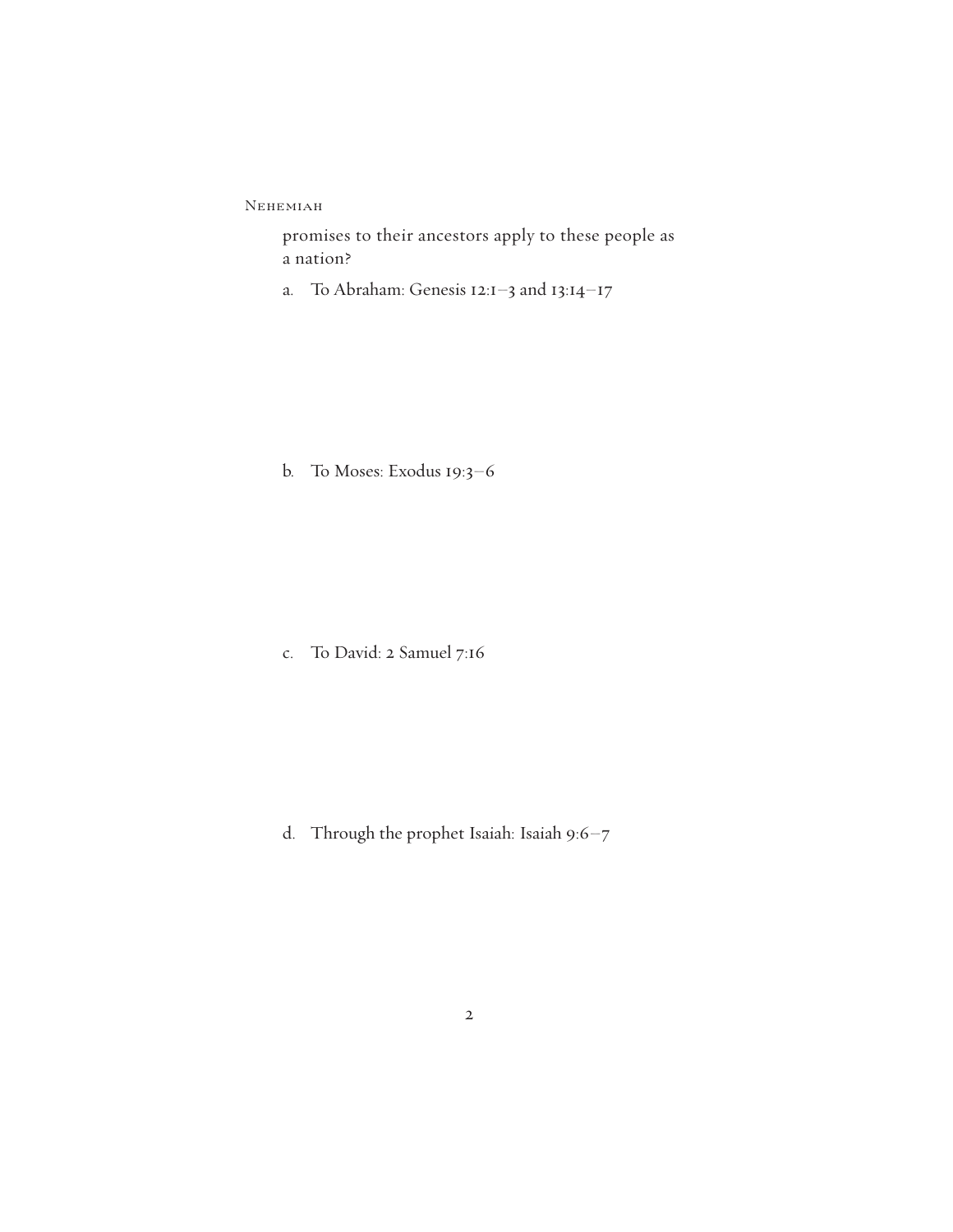2. The books of Chronicles help here, for they chart the progress of God's people from the beginning to the time of Ezra and Nehemiah. Look at 1 Chronicles 1:1. Why do you think the Chronicler begins where he does?

3. Page through the first eight chapters of 1 Chronicles. What do you notice? In light of the promises of God we have seen, why are these genealogies of God's people so important that, as 1 Chronicles 9:1 says, "All Israel was recorded in genealogies, and these are written in the Book of the Kings of Israel"?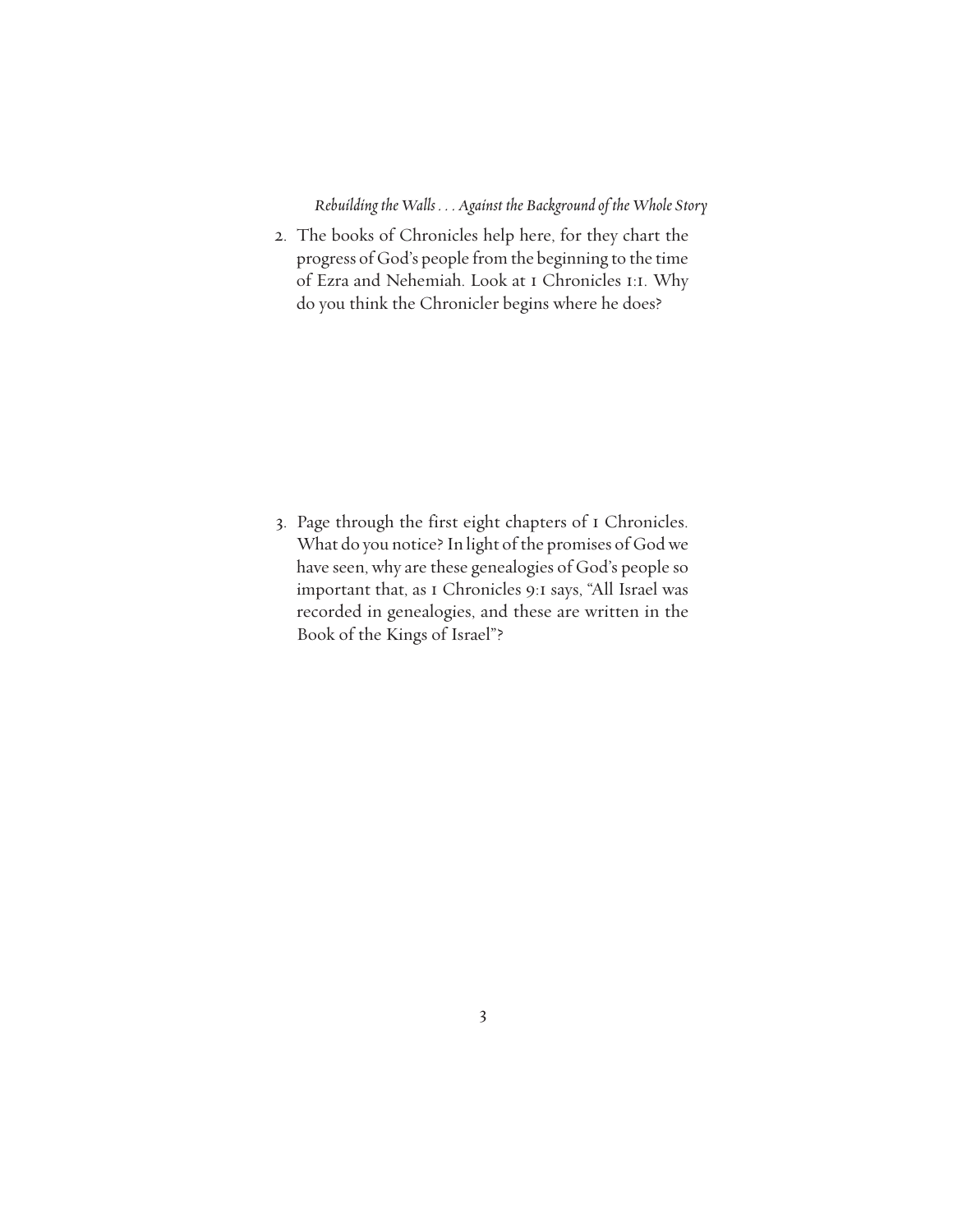#### **NEHEMIAH**

These people we will observe in Nehemiah are God's chosen people from the beginning, Abraham's descendants, destined to become a great nation with an everlasting king on the throne. . . . What happened? Since Abraham, they had become a nation of many people; they had been delivered out of slavery into the promised land; they had established there a kingdom with some truly great kings. But then all this precious seed of Abraham was scattered, as the kingdom fell apart. What happened?

# DAY TWO-THE CONSEQUENCES OF Disobeying God's Law

1. These are God's people, *whoshowustheconsequencesofdisobeying God's law.* How does 1 Chronicles 9:1b explain? How does Isaiah 1:21–26 amplify?

2. Read the following two summaries, from 2 Kings and 2 Chronicles, of the evils and ends of Israel and Judah. As you read, aim to answer two questions: First, what patterns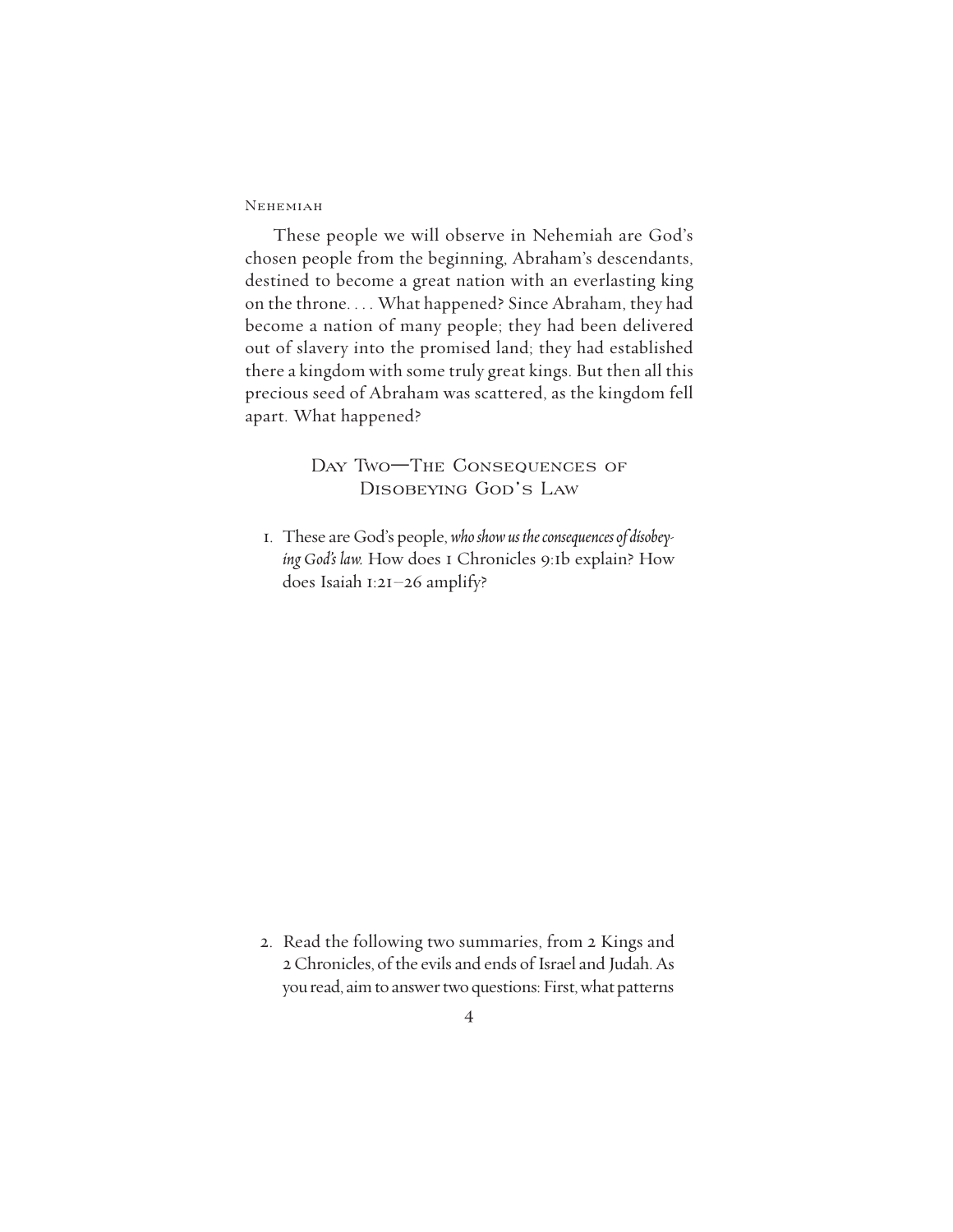of human unfaithfulness do you observe? Second, what do you observe about God's dealing with unfaithfulness?

a. 2 Kings 17:5–15

b. 2 Chronicles 36:11–20

The northern kingdom was dissolved forever, but many Jews from the southern kingdom stayed together, grew, and even prospered in exile—figures such as Daniel and Esther (and Ezra and Nehemiah). A number did remain faithful to their God, and God in his mercy preserved them.

> Day Three—The Blessing of Receiving God's Mercy

These people of God show not only the consequences of disobeying God'slaw, but also *theblessingofreceivingGod'smercy*. The very first deportations of Jews from Jerusalem to exile in Babylon had begun as early as 605 B.C. Just short of seventy years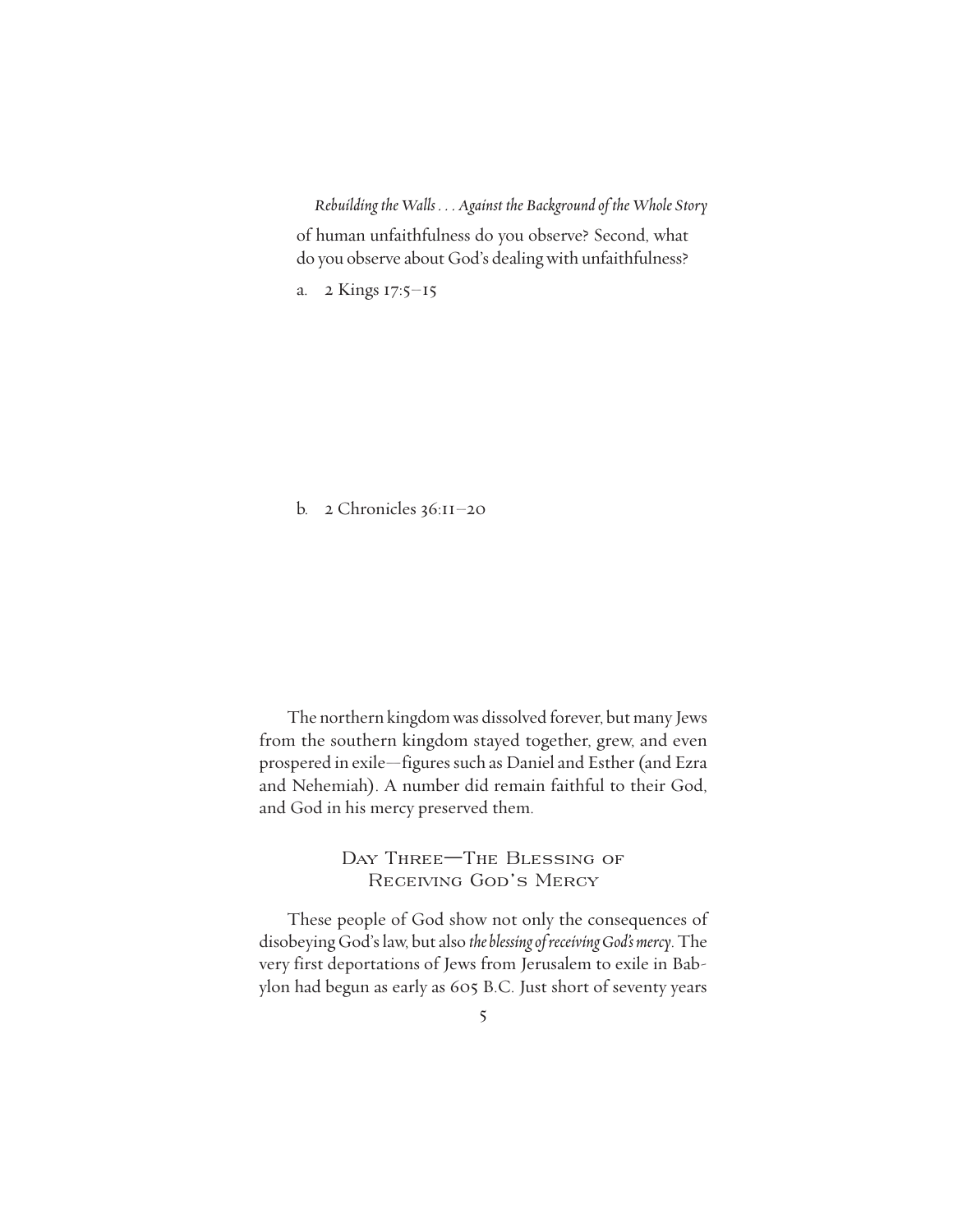later, in 538 B.C., the Jews' free return from exile was decreed by Persian King Cyrus, who had just conquered Judah's conquerors (the Babylonians). This return of God's people to their land is what Ezra and Nehemiah are all about.

- 1. Read the following verses, first simply to marvel at God's merciful, sovereign hand in this return from exile. Then read them again, and jot down specific observations, surprises, or phrases you want to remember.
	- a. Isaiah 44:24–45:13 (Thiswaswritten by the prophet Isaiah,who lived in the 700s B.C., during the decline and fall of the northern kingdom.)

b. Jeremiah  $25:1-14$  (This was written by the prophet Jeremiah, just as the Babylonian invasions of Judah were about to begin.)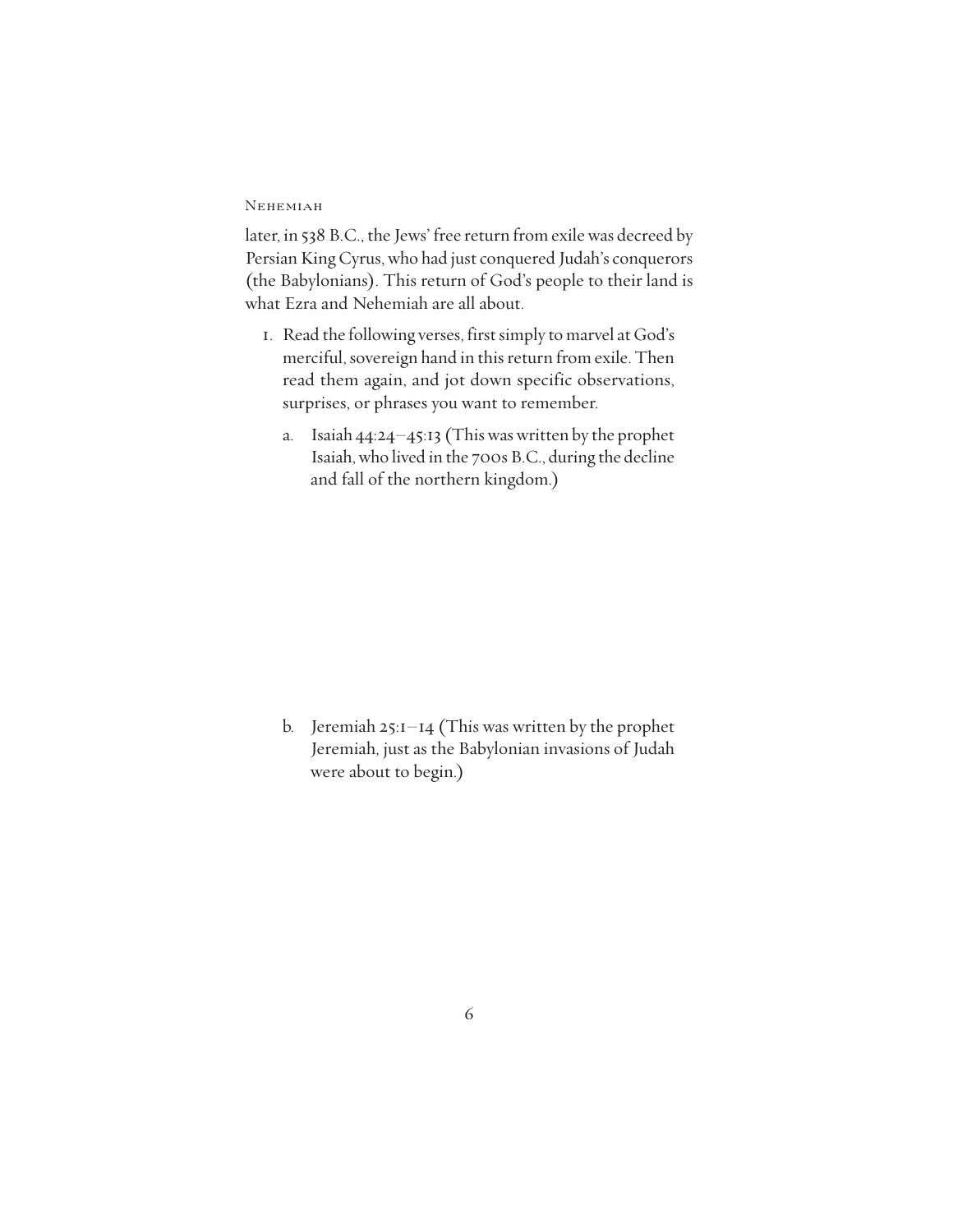c. 2 Chronicles 36:20–23

2. We marvel now, looking back. The prophet Daniel, who had been among the first exiles taken to Babylonia, marveled as hewatched it come to pass. What did he dowhen he read the prophecies from Jeremiah and understood that the end of the exile was near? In Daniel 9:1-19, what can you observe and learn? ("Darius" of v. 1 is probably a temporary ruler appointed over Babylon at the beginning of Cyrus's reign—not the later Persian King Darius.)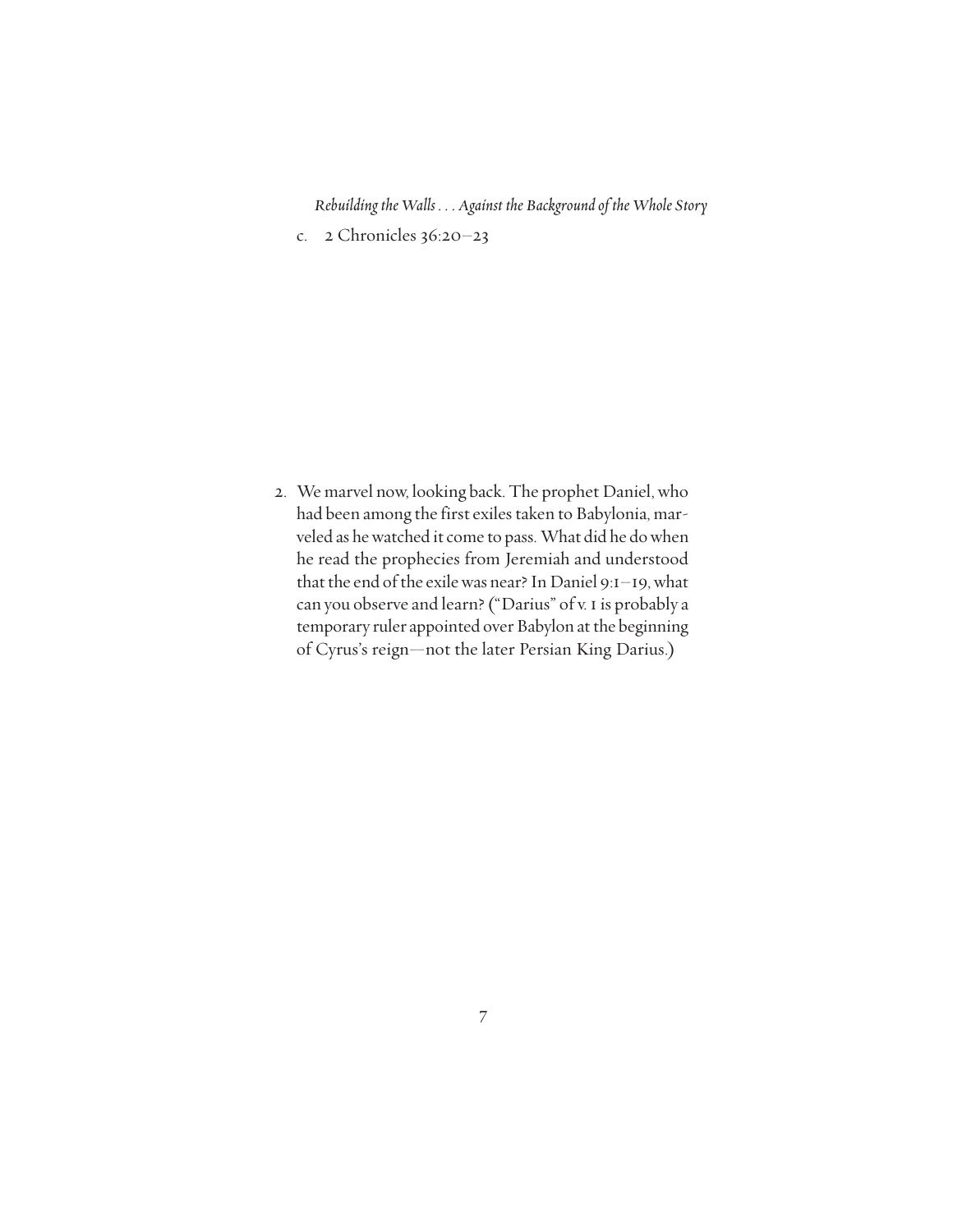### Day Four—So What?: Part One

So, we have the background story straight. But what does it have to do with us? Are we simply to benefit from taking in all this fascinating history, or can we begin as well to connect personally with this story? The answer to that last question is a resounding *yes*.

First, *this is our story*, if we have become part of God's people. Most of us probably do not share the privilege of being Jewish, or part of Abraham's physical seed. We could not list our names in the genealogies that continue down through the generations. How can we be part of God's chosen people? What is the only way, ever, for anyone to belong to God?

1. Read Galatians chapter 3. It's a difficult chapter, so we might not understand every part of it—and that is fine. But this chapter answers the question we are asking. The apostle Paul is writing to the Galatians and telling them how to become God's people—and it's not by having Abraham's genes *or* by perfectly obeying the law. So how is it? Write down key phrases from this chapter that point to how we do indeed become God's people, Abraham's true seed.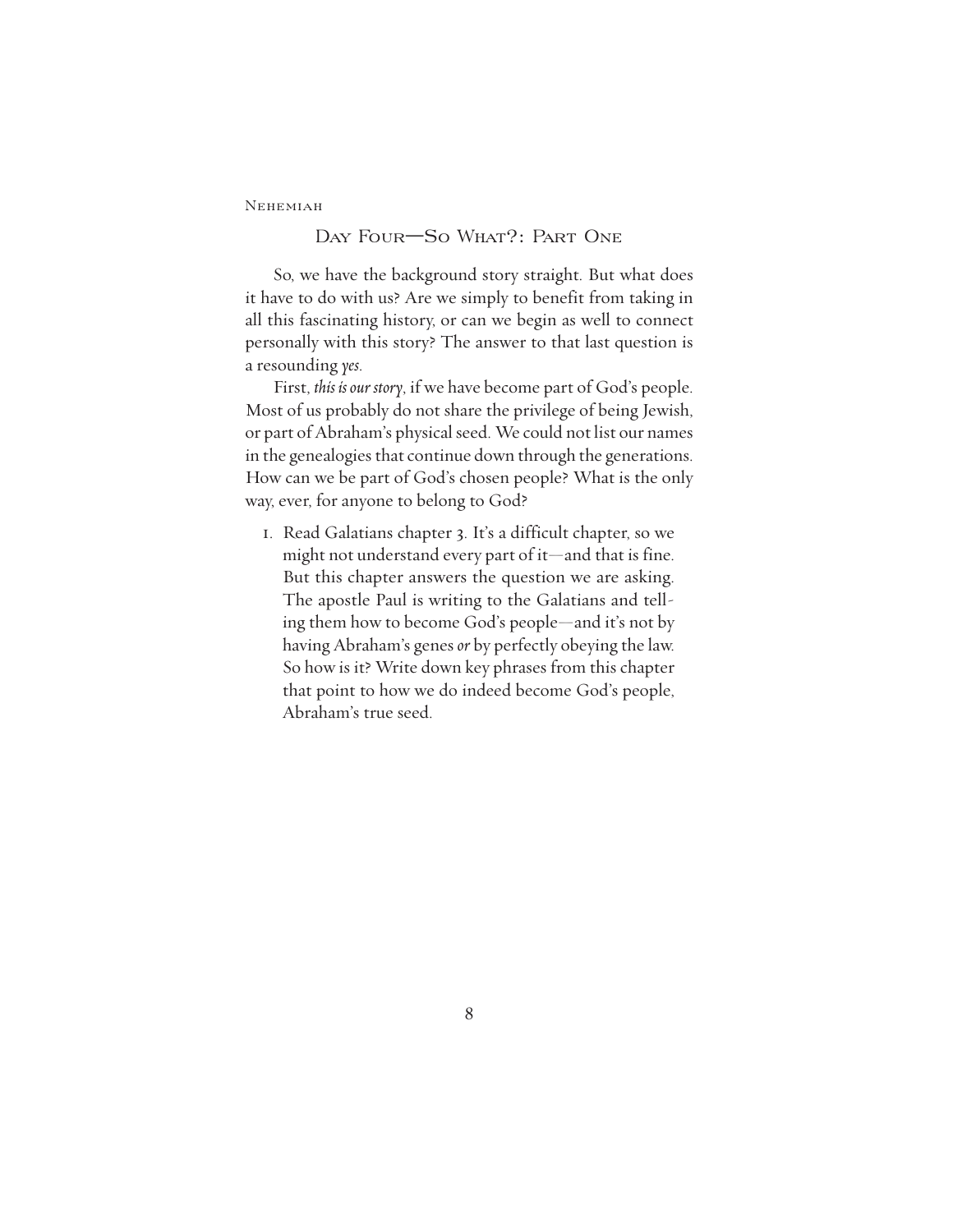2. Using some of these key phrases, write your own brief summary of how we become part of God's people, and how it is that this Old Testament story becomes our story.

3. How does the larger biblical story shed light on God's declaration in Isaiah 1:27?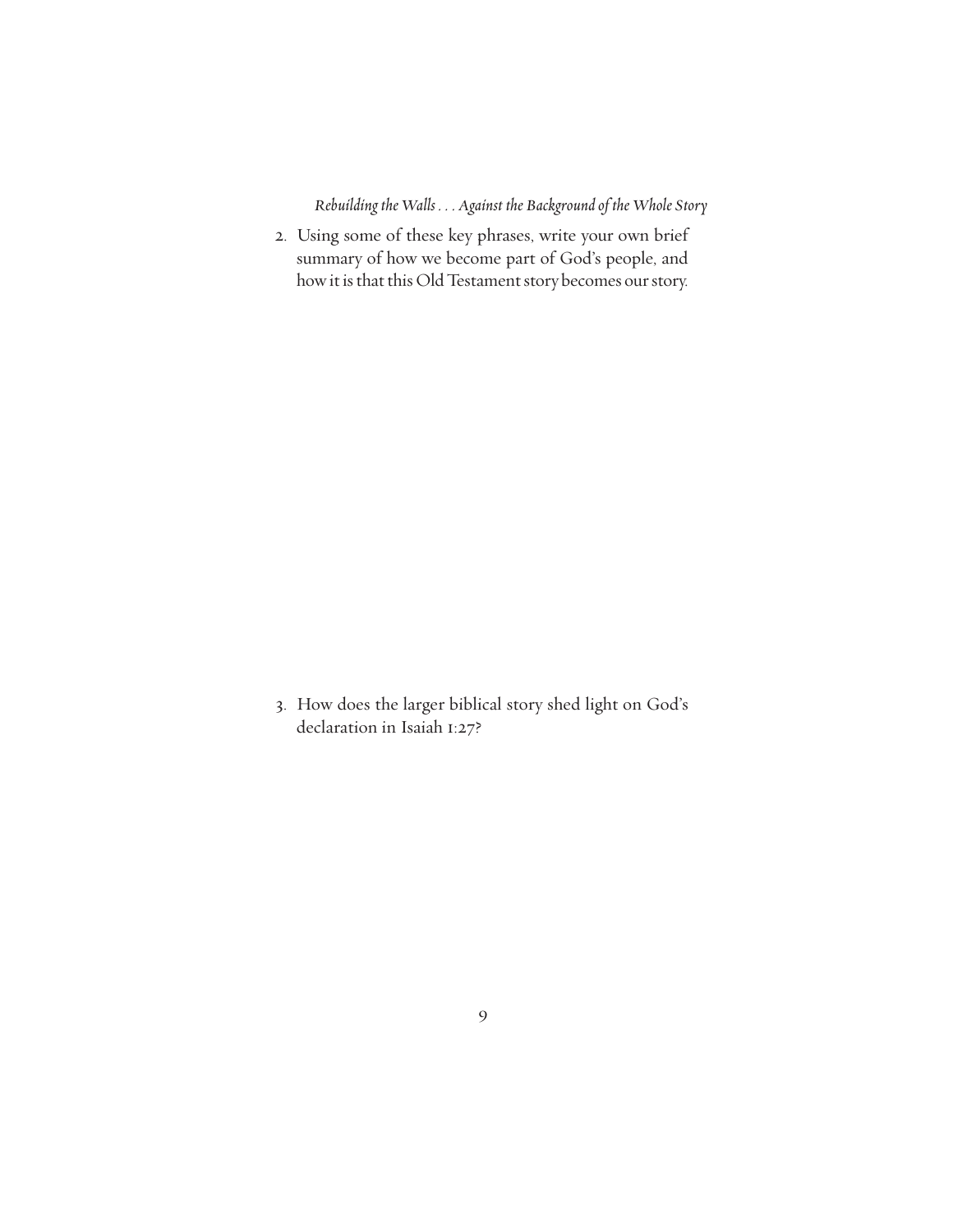# Day Five—So What?: Part Two

Not only is this our story, but, second, *this is our God*. The God of the Bible is one God, from beginning to end, working in all of human history to redeem a people for himself through his Son Jesus Christ. The God to whom we as believers pray when we wake up in the morning is the God to whom Nehemiah prayed when he wanted to go back to Jerusalem. For this final day, look back through the passages we have read during this week of background study. As you reread, jot down key phrases you find that tell you about God—what he is like and how he deals with his people. Spend some time meditating on and worshiping the Lord God.